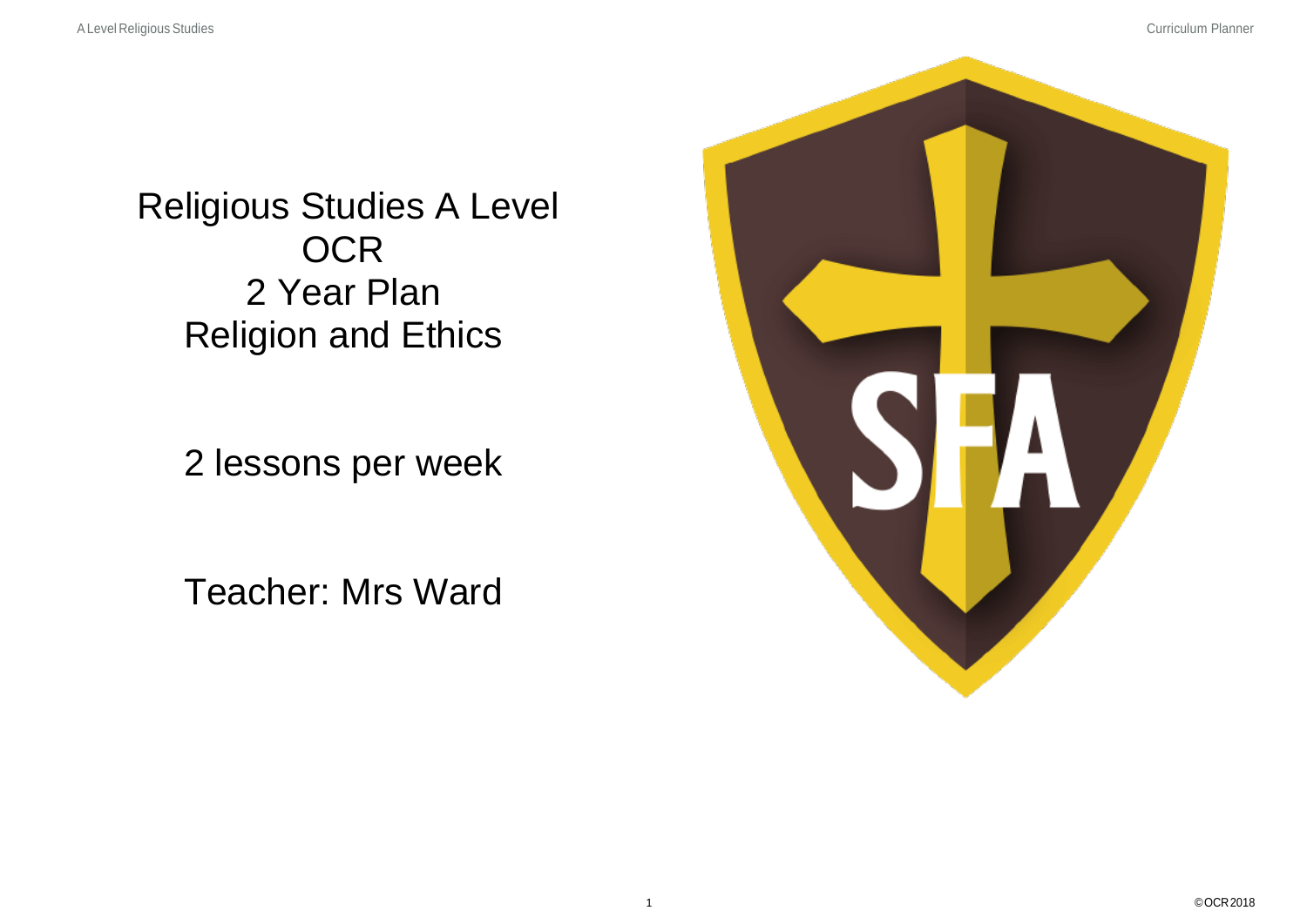| <b>Topic Year 1</b><br><b>Term 1.1</b> | <b>Content Point</b>                   | <b>Hours</b>   | <b>Suggested Teaching and Learning</b>                                                                                                                                                                                                                                                                                                                                                                                                                                                                                                                                                                                                                                                                                                                                                                                                                             | Suggested resources, scholarly views, academic<br>approaches and sources of wisdom and authority                                                                                                                                                                                                                                                                                                                                                                                                                                         |
|----------------------------------------|----------------------------------------|----------------|--------------------------------------------------------------------------------------------------------------------------------------------------------------------------------------------------------------------------------------------------------------------------------------------------------------------------------------------------------------------------------------------------------------------------------------------------------------------------------------------------------------------------------------------------------------------------------------------------------------------------------------------------------------------------------------------------------------------------------------------------------------------------------------------------------------------------------------------------------------------|------------------------------------------------------------------------------------------------------------------------------------------------------------------------------------------------------------------------------------------------------------------------------------------------------------------------------------------------------------------------------------------------------------------------------------------------------------------------------------------------------------------------------------------|
| Introduction to<br>Ethics              | Key ideas and types $ $<br>of theories | $\overline{4}$ | NOTE: There are different possible orders for topics to be taught in<br>depending on what is being covered in other units. In this planner topics<br>are covered in a different order to the specification in order to allow<br>interleaving and review.<br>Students might begin with discussion of ethical dilemmas perhaps<br>from recent news. A quiz such as those contained in Jones, Hayward and<br>Mason or of 'trolley problems' will enable students to score themselves and<br>see their own ethical biases - are they absolute or relative in their approach,<br>does the act or the consequence matter more? Are moral rules fixed<br>regardless of people's views or a matter of opinion?<br>Establish key terms in ethics: Absolutism, Relativism,<br>Deontological, teleological, objective and subjective.                                         | My Revision Notes: Ethics and Religion (Eyre & Waterfield)<br>(dueFebruary2018) has a useful simple overview.<br>Messer, N. (2006). SCM Study Guide Christian Ethics. SCM<br>Press. Chapter 1 is a more detailed introduction to<br>Ethics.<br>Pojman, L. (2016). Ethics-Discovering Right and Wrong.<br>Wadsworth Publishing - has a number of excellent<br>moral dilemmas/trolley problems in its discussion<br>sections.<br>Jones, G., Hayward, J. and Mason, M. (2000). Exploring<br>Ethics. Hodder Education. Folder of activities. |
| <b>Utilitarianism</b>                  | Utility and Hedonic<br>Calculus        | 3              | A possible starting point might be a list generated by students of things that<br>bring pleasure or pain. Discussion of whether pleasure is always good or<br>pain is always bad.<br>Key aspects of Bentham's version of utilitarianism: the<br>understanding of pleasure and pain as the motive, the utility principle<br>that one should do whatever leads to the greatest balance of overall<br>goodness, the hedonic calculus and how its various features lead us to be<br>able to calculate the best possible course of action.<br>Weaknesses of Bentham's utilitarianism - which can be developed<br>later-might be referenced here, e.g. impossibility of measuring pleasure<br>and pain, swine ethic, different views of pleasure.<br>Mill's utilitarianism may be seen as an improvement on Bentham<br>- higher and lower pleasures, non-harm principle. | My Revision Notes: Ethics and Religion (Eyre & Waterfield)<br>(due February 2018).<br>Ahluwalia, L. and Bowie, R. (2016). Oxford A Level<br>Religious Studies for OCR (AS and Year 1). OUP Oxford.<br>Wilkinson, M., Wilcockson, M., and Campbell, H. (2016)<br>OCR A Level Year 1, Hodder Education.                                                                                                                                                                                                                                    |
|                                        | Act and Rule<br>Utilitarianism         | $\mathbf{3}$   | Comparison between the two systems of decision making. Act<br>Utilitarianism as a decision process-taking each situation on its own merits.<br>Rule Utilitarianism - principles that have been found to generally lead to the<br>greatest overall balance of good over evil.<br>Bentham as an example of Act Utilitarianism; Mill, although it is a matter of<br>debate, as an example of Rule Utilitarianism.<br>Understanding of the differences can be tested by application to moral<br>dilemmas and issues.                                                                                                                                                                                                                                                                                                                                                   |                                                                                                                                                                                                                                                                                                                                                                                                                                                                                                                                          |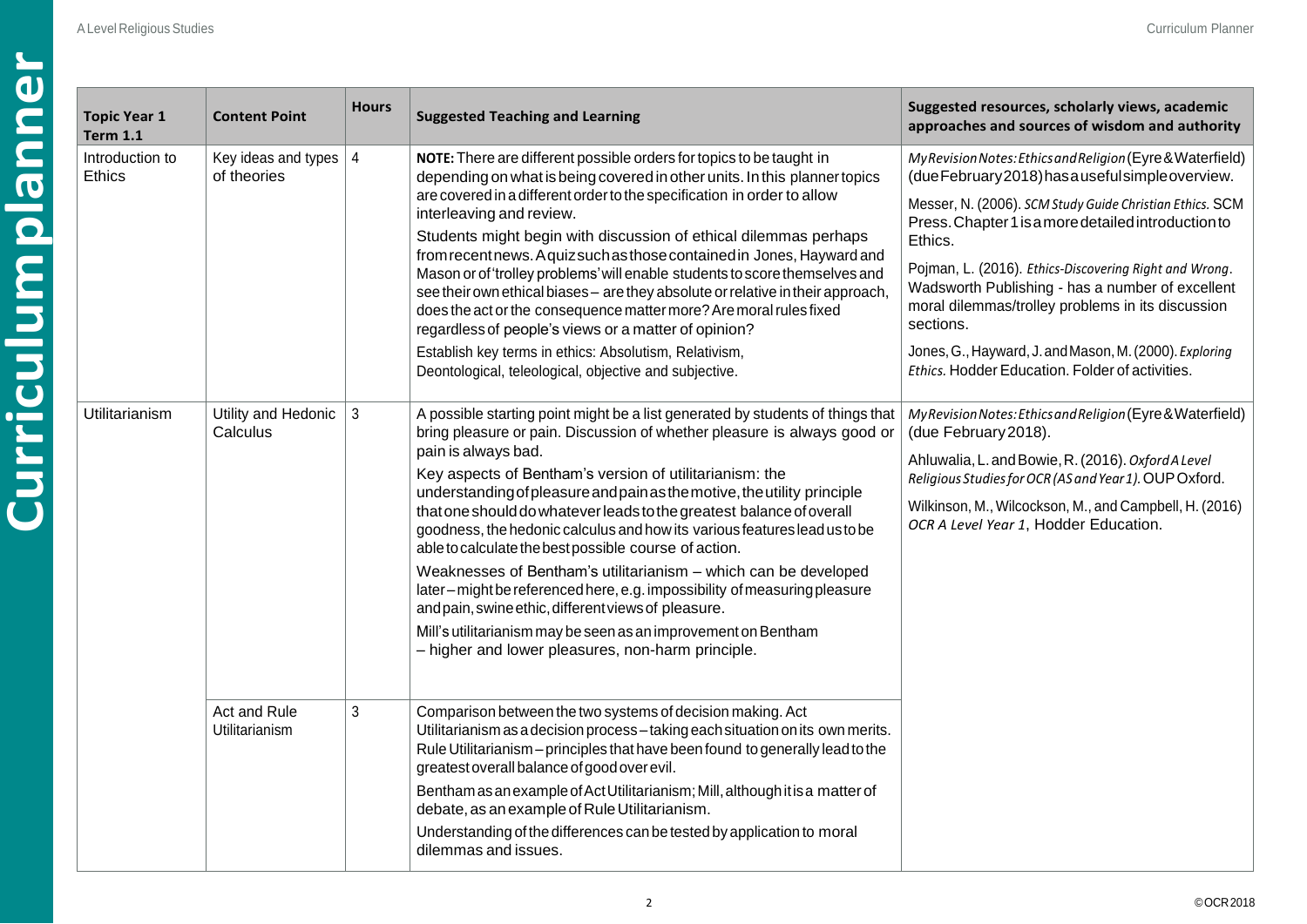| <b>Topic Year 1</b><br><b>Term 1.2</b> | <b>Content Point</b>                                       | <b>Hours</b>   | <b>Suggested Teaching and Learning</b>                                                                                                                                                                                                                                                                                                                                                                                                                                                                                                                                                                                                                                                                                                                                                                                                                                                                                                                           | Suggested resources, scholarly views, academic<br>approaches and sources of wisdom and authority                                                                                                                                                                 |
|----------------------------------------|------------------------------------------------------------|----------------|------------------------------------------------------------------------------------------------------------------------------------------------------------------------------------------------------------------------------------------------------------------------------------------------------------------------------------------------------------------------------------------------------------------------------------------------------------------------------------------------------------------------------------------------------------------------------------------------------------------------------------------------------------------------------------------------------------------------------------------------------------------------------------------------------------------------------------------------------------------------------------------------------------------------------------------------------------------|------------------------------------------------------------------------------------------------------------------------------------------------------------------------------------------------------------------------------------------------------------------|
| <b>Utilitarianism</b>                  | Discussion of<br>issues raised by<br><b>Utilitarianism</b> | 4              | Does utilitarianism provide a helpful method of moral decision making?<br>Key Strengths and Weaknesses - certainly it is a decision procedure,<br>it is flexible to situations, is impartial and attempts to be empirical. However<br>it requires some prediction of the future, may be unhelpful to minority<br>groups, is subjective and is a swine ethic.<br>Students to consider whether these are key weaknesses in all versions of<br>Utilitarianism. More able students may also have a look at Peter<br>Singer's preference utilitarianism.<br>Is it possible to measure pleasure and pain?<br>Mill's view that competent judges agree on higher pleasures vs Singer<br>and others who might argue that pleasure and pain are matters of<br>personal taste.<br>Is utility the best measure of whether something is morally right and good?<br>Consider whether utilitarians overlook justice and other goods to overly<br>focus on outcome and pleasure. |                                                                                                                                                                                                                                                                  |
| <b>Natural Law</b>                     | Telos: Aristotle and<br>Aquinas                            | $\overline{2}$ | Link back to work on Aristotle and the four causes if already covered in<br>Philosophy. Aristotle's view that everything in the universe has a 'telos'<br>and that the good is something that fulfils its telos. Example of a good pen<br>(onethatwrites) and a good chair (one that can be sat upon).<br>The impact of Aristotle's ideas upon Aquinas. As extension the impact of<br>the thought of Stoicism (universal reason) could be considered.                                                                                                                                                                                                                                                                                                                                                                                                                                                                                                            | Aquinas 'Summa Theologica II.I Q94<br>II.IIQ64 for double effect<br>Aristotle, Physics II.3<br>Ahluwalia, L. and Bowie, R. (2016) Oxford A Level<br>Religious Studies for OCR (AS and Year 1). OUP Oxford.<br>Bowie, R. (2004). Ethical Studies. Nelson Thornes. |
|                                        | The Precepts                                               | 3              | Keyprinciple of doing good and avoiding evil-synderesis rule.<br>The idea of Primary Precepts as the five things required in order to fulfil our<br>telos. Secondary precepts as the moral rules that are derived from these.<br>For Aquinas these have some flexibility although not all natural law<br>thinkers follow him on this.<br>Practice on application of natural law to topical issues in order to test<br>understanding.                                                                                                                                                                                                                                                                                                                                                                                                                                                                                                                             |                                                                                                                                                                                                                                                                  |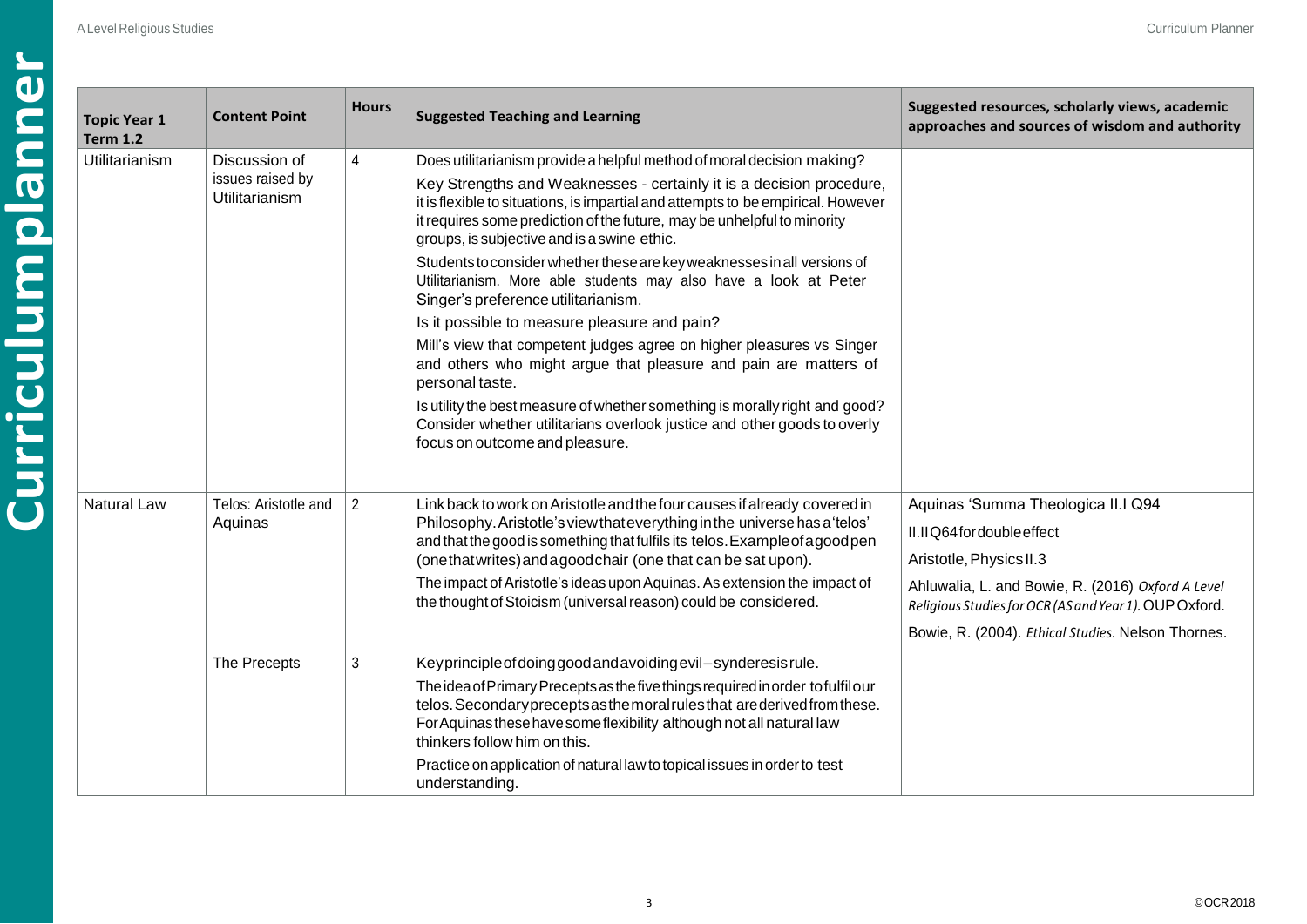| <b>Topic Year 1</b><br><b>Term 1.2</b> | <b>Content Point</b>                                 | <b>Hours</b>   | <b>Suggested Teaching and Learning</b>                                                                                                                                                                                                                                                                                                                                                                                                                                                                                           | Suggested resources, scholarly views, academic<br>approaches and sources of wisdom and authority                                                                                                                                                                                                                                                                                                                                                                                     |
|----------------------------------------|------------------------------------------------------|----------------|----------------------------------------------------------------------------------------------------------------------------------------------------------------------------------------------------------------------------------------------------------------------------------------------------------------------------------------------------------------------------------------------------------------------------------------------------------------------------------------------------------------------------------|--------------------------------------------------------------------------------------------------------------------------------------------------------------------------------------------------------------------------------------------------------------------------------------------------------------------------------------------------------------------------------------------------------------------------------------------------------------------------------------|
| <b>Natural Law</b>                     | The four tiers of law                                |                | Eternal Law - principles fully known only to God.<br>Divine Law-the revealed law such as the Ten Commandments and the<br>sermon on the mount.<br>Natural Law – the law that we are able to discover the use of reason.<br>(Links with Natural Theology on the topic of reason and revelation for those<br>studying 'Developments in Christian Thought.')<br>Human Law - the laws made by nations.<br>For Aquinas the laws should not contradict. Allows possibility of civil<br>disobedience where governments make unjust laws. |                                                                                                                                                                                                                                                                                                                                                                                                                                                                                      |
|                                        | Discussion of issues   4<br>raised by natural<br>law |                | Whether natural law provides a helpful way of making decisions: natural law<br>as rational, valuing of life and rights, and having some flexibility vs the<br>difficulty in proving telos.<br>Whether the universe and everything within it has telos. Can telos establish<br>what is right and wrong?<br>The usefulness of double effect-this may be revisited once students<br>have covered the topic of euthanasia.<br>Comparison and contrast with utilitarianism to test<br>understanding.                                  |                                                                                                                                                                                                                                                                                                                                                                                                                                                                                      |
| <b>Situation Ethics</b>                | Agape                                                | $\overline{2}$ | Introduction to Fletcher's key idea - one approach may be to use the case<br>studies in his book and contrast Fletcher's answer with that of traditional<br>religious belief. Fletcher's view that situationism sits between legalism and<br>antinomianism.<br>Agape explained-contrast with other forms of love (Lewis's Four Greek<br>words for love).<br>New Testamentorigins-Jesus' command to love God and love your<br>neighbour as the two key commands.                                                                  | Fletcher, J. (1997). Situation Ethics: The New Morality.<br>Westminster John Knox Press. More able students may<br>be able to read sections from this<br>Messer, N. (2006). SCM Study Guide Christian Ethics. SCM<br>Press-has a good chapter on situation ethics.<br>Ahluwalia, L. and Bowie, R. (2016) Oxford A Level<br>Religious Studies for OCR (AS and Year 1). OUP Oxford.<br>Wilkinson, M., Wilcockson, M., and Campbell, H. (2016)<br>OCR A Level Year 1, Hodder Education. |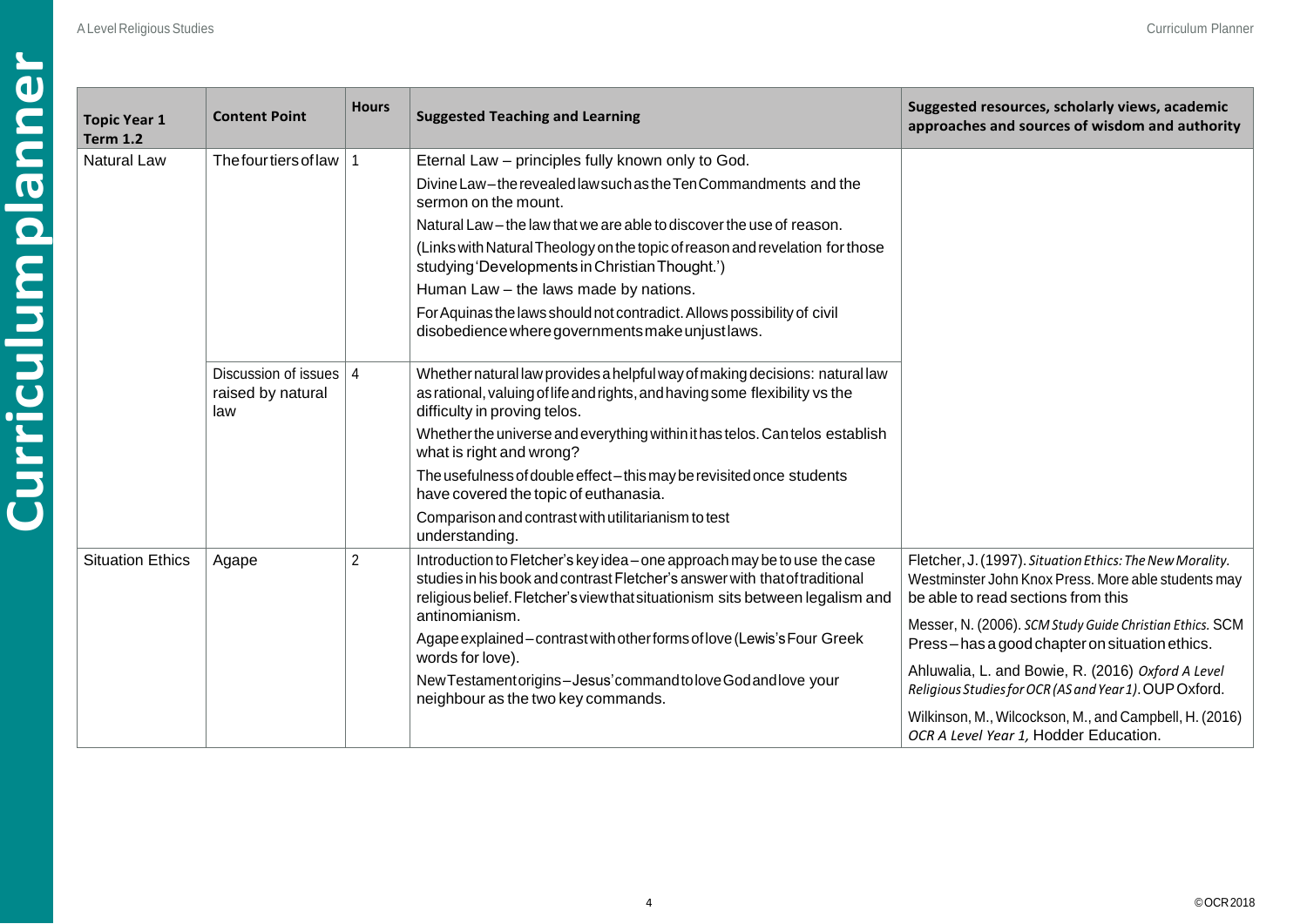| <b>Topic Year 1</b><br><b>Term 2.1</b> | <b>Content Point</b>                                    | <b>Hours</b>                            | <b>Suggested Teaching and Learning</b>                                                                                                                                                                                                                                                                     | Suggested resources, scholarly views, academic<br>approaches and sources of wisdom and authority                                                                                                                                                                |  |
|----------------------------------------|---------------------------------------------------------|-----------------------------------------|------------------------------------------------------------------------------------------------------------------------------------------------------------------------------------------------------------------------------------------------------------------------------------------------------------|-----------------------------------------------------------------------------------------------------------------------------------------------------------------------------------------------------------------------------------------------------------------|--|
| <b>Situation Ethics</b>                | Six propositions<br>and four working<br>principles      | 3                                       | Fletcher's six propositions 1. Love as the only good 2. Love as the ruling<br>norm 3. Love and justice are the same 4. Love wills the neighbour good<br>whether the neighbour is liked or not 5. Love justifies any means 6. Love<br>decides on each situation.                                            |                                                                                                                                                                                                                                                                 |  |
|                                        | Conscience                                              |                                         | Fletcher's four working principles 1. Pragmatism 2. Relativism 3.<br>Positivism 4. Personalism.                                                                                                                                                                                                            |                                                                                                                                                                                                                                                                 |  |
|                                        |                                                         |                                         | Students to explain with examples. More able students may be able to<br>read Fletcher directly.                                                                                                                                                                                                            |                                                                                                                                                                                                                                                                 |  |
|                                        |                                                         | 1                                       | Fletcher's view that conscience is a verb not a noun - the process of<br>making the decision-it may be possible to link with Bonhoeffer's view that<br>one only knows God's will in the moment of decision if this aspect of DCT<br>has already been taught.                                               |                                                                                                                                                                                                                                                                 |  |
|                                        | Discussion of issues 2<br>raised by situation<br>ethics |                                         | Is situation ethics a helpful way of decision making?                                                                                                                                                                                                                                                      |                                                                                                                                                                                                                                                                 |  |
|                                        |                                                         | thing.<br>a matter of personal opinion. | Points may include – this is a decision procedure and the problem of<br>conflicting duties ought to be resolved, The principle of agape is a good<br>core good principle, however there are no real rules or boundaries, it is<br>also left to the individual to make decisions which may or may be a good |                                                                                                                                                                                                                                                                 |  |
|                                        |                                                         |                                         | Can ethical decisions purely be based on agape?                                                                                                                                                                                                                                                            |                                                                                                                                                                                                                                                                 |  |
|                                        |                                                         |                                         | Points may include linking to Jesus who suggests love is the fulfilment of<br>the law, the flexibility to the situation at hand and the concern for the<br>outcome. However application of agape is left to the individual and may be                                                                      |                                                                                                                                                                                                                                                                 |  |
|                                        |                                                         |                                         | Is Fletcher's theory of agape really a religious theory as he claims?                                                                                                                                                                                                                                      |                                                                                                                                                                                                                                                                 |  |
|                                        |                                                         |                                         |                                                                                                                                                                                                                                                                                                            | Points may include: Jesus suggests love is the key requirement of the law,<br>Jesus opposes legalism of the Pharisees, yet in reality there is little<br>difference between situation ethics and utilitarianism, Jesus teaches<br>on many topics not just love. |  |
|                                        |                                                         |                                         | Does his rejection of rules make this individualistic and subjective<br>- just a matter of personal opinion? Points may include that this is true but<br>mayormaynotbeagoodthing; it gives responsibility to the individual.<br>Alternatively it could be argued that love is a clear principle.           |                                                                                                                                                                                                                                                                 |  |
|                                        |                                                         |                                         | The questions above interconnect with each other and raise key strengths<br>and weaknesses of situation ethics.                                                                                                                                                                                            |                                                                                                                                                                                                                                                                 |  |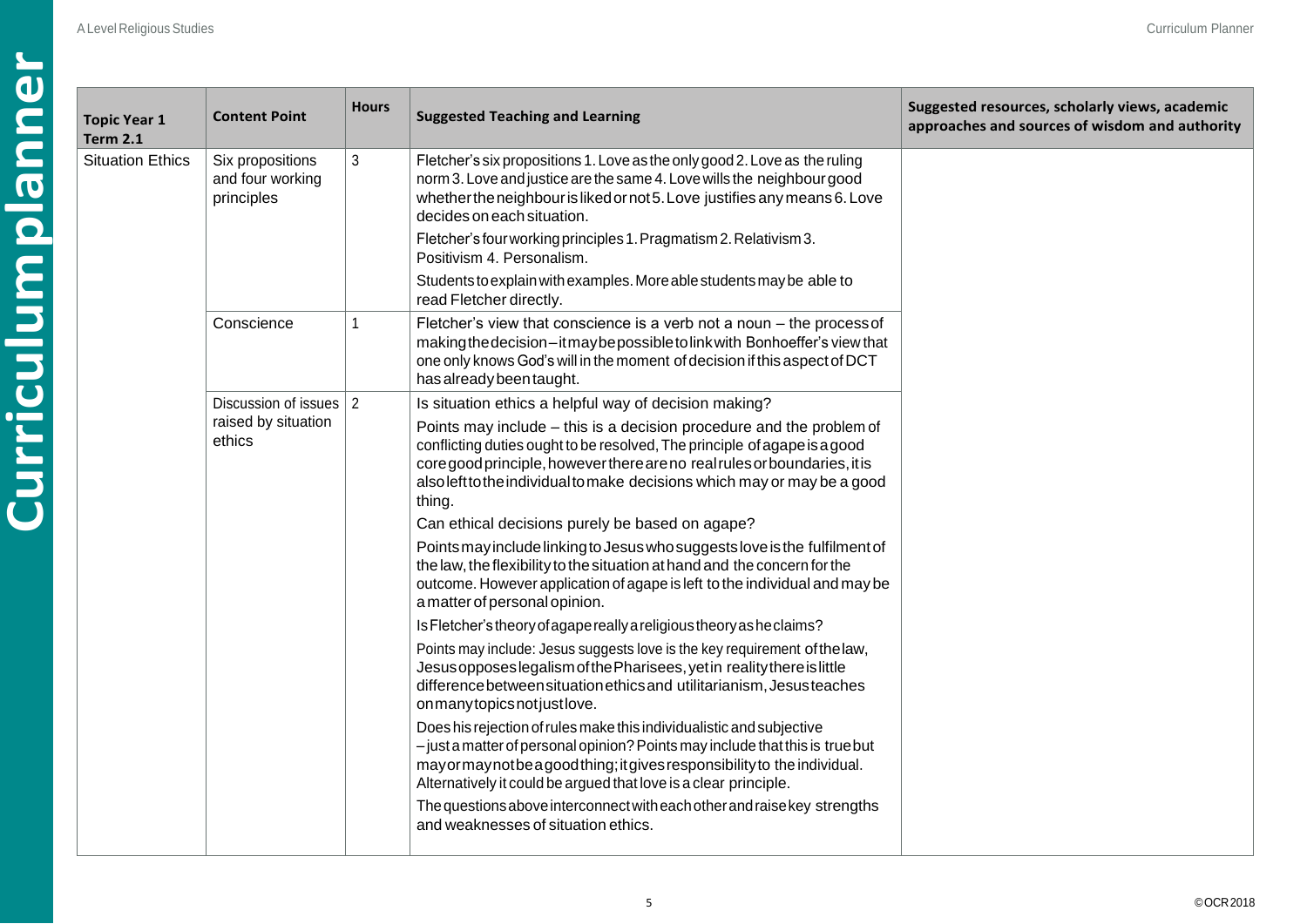| <b>Topic Year 1</b><br><b>Term 2.1</b> | <b>Content Point</b>                                                          | <b>Hours</b>   | <b>Suggested Teaching and Learning</b>                                                                                                                                                                                                                                                                                                                                                                                                                                                                                                                                                                                                                                                                                                                                                                                   | Suggested resources, scholarly views, academic<br>approaches and sources of wisdom and authority                                                                                                                                                                                                                                                                                                                                                                                                                                                          |
|----------------------------------------|-------------------------------------------------------------------------------|----------------|--------------------------------------------------------------------------------------------------------------------------------------------------------------------------------------------------------------------------------------------------------------------------------------------------------------------------------------------------------------------------------------------------------------------------------------------------------------------------------------------------------------------------------------------------------------------------------------------------------------------------------------------------------------------------------------------------------------------------------------------------------------------------------------------------------------------------|-----------------------------------------------------------------------------------------------------------------------------------------------------------------------------------------------------------------------------------------------------------------------------------------------------------------------------------------------------------------------------------------------------------------------------------------------------------------------------------------------------------------------------------------------------------|
| Euthanasia                             | Voluntary and<br>non-voluntary<br>euthanasia                                  | $\overline{2}$ | Students will need to review the topic of natural law prior to this topic.<br>The difference between voluntary euthanasia (a person's life ended by a<br>person's request or with their consent) and non-voluntary euthanasia (a<br>person's life is ended without their consent but with the consent of<br>someone acting in their interests.)<br>Modern case studies such as Tony Bland, Dianne Pretty and other more recent<br>cases may be used to explore the differences.                                                                                                                                                                                                                                                                                                                                          | Glover, J. (1990) Causing Death and Saving Lives.<br>Chapter 14.15<br>Rachels, J and S. The elements of moral philosophy.<br>Singer, P.(1995). Rethinking Life and Death: The Collapse<br>of our Traditional Ethics. Oxford. Chapter 7.<br>My Revision Notes: Ethics and Religion (Eyre &<br>Waterfield) (due February 2018). Chapter 5<br>Ahluwalia, L. and Bowie, R. (2016) Oxford A Level<br>Religious Studies for OCR (AS and Year 1). OUP Oxford.<br>Wilkinson, M., Wilcockson, M., and Campbell, H. (2016)<br>OCR A Level Year 1, Hodder Education. |
|                                        | Sanctity and Quality<br>of Life                                               | $\overline{2}$ | The sanctity of life-religious idea that all life is made in God's image and is<br>sacred and the quality of life - human life having to possess certain<br>qualities in order to have value.<br>The tension between the two concepts: Sanctity of Life is religious,<br>sees intrinsic value of life, is supported by natural law and is absolute. Quality<br>of Life is secular, has an instrumental view of life, is supported by situation<br>ethics, and is relative/conditional.                                                                                                                                                                                                                                                                                                                                   |                                                                                                                                                                                                                                                                                                                                                                                                                                                                                                                                                           |
|                                        | Application and<br>discussion of ethical<br>theories applied to<br>euthanasia | 3              | Application of natural law: Life as God given as revealed by Divine Law 'God<br>gives and God takes away,'the five primary precepts<br>- preseveration of life, double effect and not prolonging death, ordinary<br>and extraordinary means.<br>Strengths and weaknesses of such an approach: it upholds the intrinsic<br>value of life, double effect may bring some flexibility, it may seem outdated,<br>it shows little compassion for suffering.<br>Application of situation ethics: personalism - concern for people and their<br>welfare, quality of life and 'loving outcome' Fletcher's role in the Euthanasia<br>society of America.<br>Strengths and weaknesses of such an approach: flexibility to the situation,<br>vagueness of doing the 'most loving thing', often the outcome of actions is<br>unclear. |                                                                                                                                                                                                                                                                                                                                                                                                                                                                                                                                                           |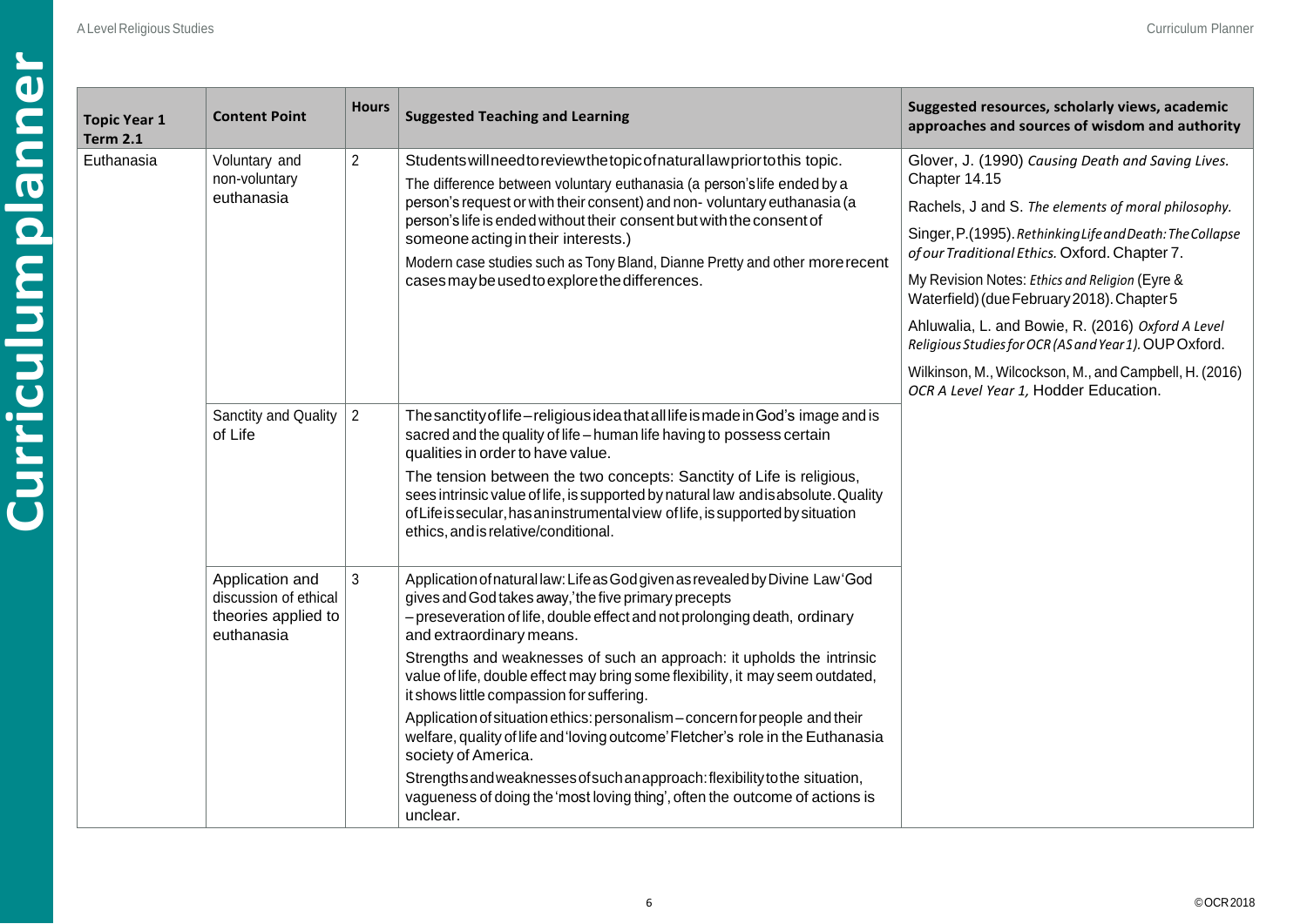| <b>Topic Year 1</b><br><b>Term 2.2</b> | <b>Content Point</b>                                         | <b>Hours</b>   | <b>Suggested Teaching and Learning</b>                                                                                                                                                                                                                                       | Suggested resources, scholarly views, academic<br>approaches and sources of wisdom and authority                                                            |                                                                                                             |
|----------------------------------------|--------------------------------------------------------------|----------------|------------------------------------------------------------------------------------------------------------------------------------------------------------------------------------------------------------------------------------------------------------------------------|-------------------------------------------------------------------------------------------------------------------------------------------------------------|-------------------------------------------------------------------------------------------------------------|
| Euthanasia                             | Discussion of issues $\vert 3 \vert$<br>raised by euthanasia |                | Does the concept of sanctity of life have any meaning in the 21 <sup>st</sup> century?<br>Concerns over slippery slope if the principle of sanctity of life is not upheld,<br>however its religious foundations are not assumptions shared by majority<br>of modern society. |                                                                                                                                                             |                                                                                                             |
|                                        |                                                              |                | Is there a difference between intervention to end life (Act) and non-<br>intervention to end a patient's life (omission)?                                                                                                                                                    |                                                                                                                                                             |                                                                                                             |
|                                        |                                                              |                | James Rachels' challenge to the distinction between the two-an omission<br>may also mean that death is more prolonged.                                                                                                                                                       |                                                                                                                                                             |                                                                                                             |
|                                        |                                                              |                | Jonathan Glover's idea that the difference between Acts and Omissions.                                                                                                                                                                                                       |                                                                                                                                                             |                                                                                                             |
|                                        |                                                              |                | Should a person have autonomy over their own life? Mill and Singer on<br>autonomy v religious idea of life as God given.                                                                                                                                                     |                                                                                                                                                             |                                                                                                             |
| <b>Kantian Ethics</b>                  | Duty                                                         | $\overline{2}$ | The concept of duty - comparison with doctors or police officers-<br>duty as something which must be done regardless of consequences and<br>regardless of feelings.                                                                                                          | Warburton, N. (2014). Philosophy the Classics. Routledge<br>- has a good chapter summarising Kant's groundwork<br>in a few brief pages.                     |                                                                                                             |
|                                        |                                                              |                | Kantiandutyas something that is absolutist and deontological.                                                                                                                                                                                                                | Pojman, L. (2016). Ethics-Discovering Right and Wrong.<br><b>Wadsworth Publishing</b><br>Chapter 2 is good for teachers and possibly more able<br>students. |                                                                                                             |
|                                        |                                                              |                |                                                                                                                                                                                                                                                                              |                                                                                                                                                             | Ahluwalia, L. and Bowie, R. (2016) Oxford A Level<br>Religious Studies for OCR (AS and Year 1). OUP Oxford. |
|                                        |                                                              |                |                                                                                                                                                                                                                                                                              | Wilkinson, M., Wilcockson, M., and Campbell, H. (2016)<br>OCR A Level Year 1, Hodder Education.                                                             |                                                                                                             |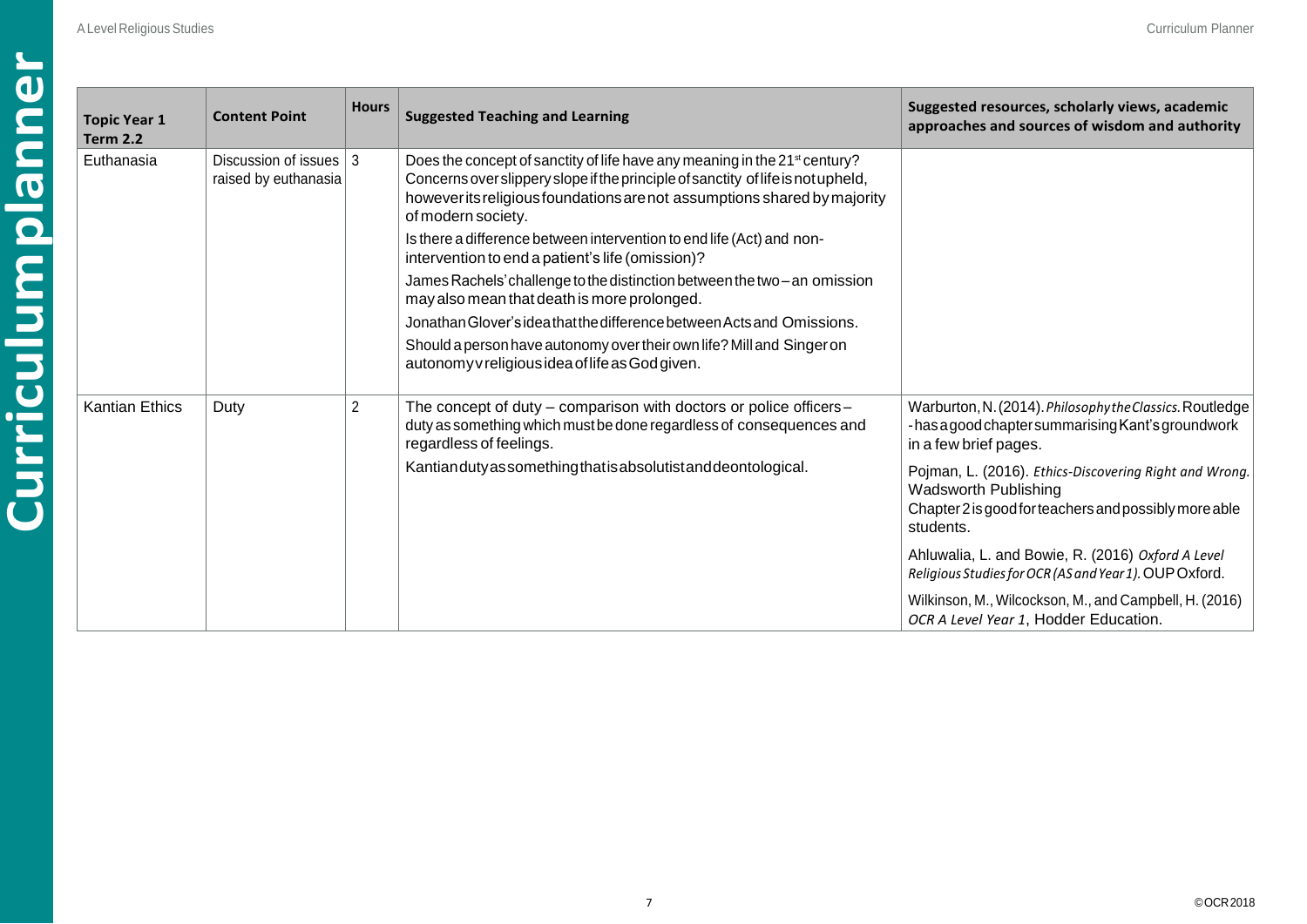| <b>Topic Year 1</b><br><b>Term 2.2</b> | <b>Content Point</b>                           | <b>Hours</b> | <b>Suggested Teaching and Learning</b>                                                                                                                                                                                                                        | Suggested resources, scholarly views, academic<br>approaches and sources of wisdom and authority |
|----------------------------------------|------------------------------------------------|--------------|---------------------------------------------------------------------------------------------------------------------------------------------------------------------------------------------------------------------------------------------------------------|--------------------------------------------------------------------------------------------------|
| <b>Kantian Ethics</b>                  | Hypothetical<br>and Categorical<br>Imperatives | 3            | The difference between the hypothetical imperative $-$ a command<br>that is conditional and to achieve an outcome - and the categorical<br>imperative-acommand that is good in itself regardless of<br>consequences. The latter being most important to Kant. |                                                                                                  |
|                                        |                                                |              | The three tests for the categorical imperative                                                                                                                                                                                                                |                                                                                                  |
|                                        |                                                |              | The formula of the laws of nature $-$ can the maxim (the rule) be<br>established logically as a universal law - the moral law as logical duty.                                                                                                                |                                                                                                  |
|                                        |                                                |              | Theformula of the endinitself-arepeople being treated as ends in<br>2.<br>themselves and not means to an end-the importance of dignity of<br>humanbeings and link to idea of rights.                                                                          |                                                                                                  |
|                                        |                                                |              | The formula of the kingdom of ends - where the categorical<br>imperative is that which could be permitted in a rational society<br>where everyone always treated each other as an end<br>- the importance of autonomy.                                        |                                                                                                  |
|                                        |                                                |              | Application to practical issues: Kant's own examples include promise<br>keeping (breaking a promise cannot be universalised and does not treat<br>the hearer as a person), taking one's own life, and neglecting talents.                                     |                                                                                                  |
|                                        |                                                |              |                                                                                                                                                                                                                                                               |                                                                                                  |
|                                        | The three postulates   1                       |              | Kant's view that obeying a moral command requires three things:                                                                                                                                                                                               |                                                                                                  |
|                                        |                                                |              | Freedom-morality requires the genuine ability to choose.<br>1.                                                                                                                                                                                                |                                                                                                  |
|                                        |                                                |              | Immortality – morality requires that the highest good where virtue is<br>rewarded is achievable. If it does not happen in this life then it must<br>occur in the next life.                                                                                   |                                                                                                  |
|                                        |                                                |              | God-only God could guarantee the summum bonum.<br>3.                                                                                                                                                                                                          |                                                                                                  |
|                                        |                                                |              | For Kant these are not proofs but are postulates, they are accepted<br>when we talk of duties.                                                                                                                                                                |                                                                                                  |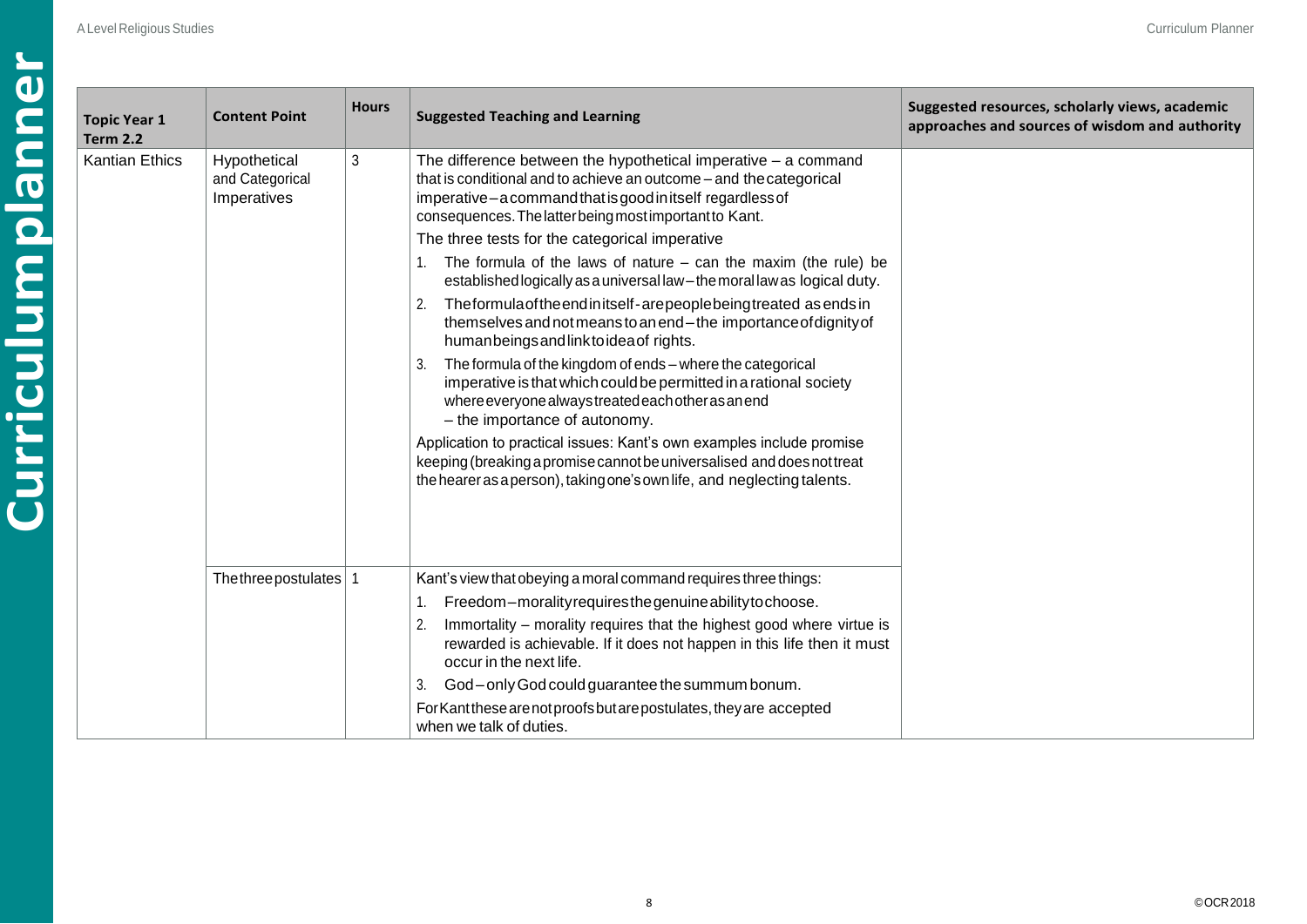| <b>Topic Year 1</b><br><b>Term 2.2</b> | <b>Content Point</b>                                    | <b>Hours</b> | <b>Suggested Teaching and Learning</b>                                                                                                                                                                                                                                                                                                                                                                                                                                                                                                                                                                                                                                                                                                                                                                                                                                                                     | Suggested resources, scholarly views, academic<br>approaches and sources of wisdom and authority |
|----------------------------------------|---------------------------------------------------------|--------------|------------------------------------------------------------------------------------------------------------------------------------------------------------------------------------------------------------------------------------------------------------------------------------------------------------------------------------------------------------------------------------------------------------------------------------------------------------------------------------------------------------------------------------------------------------------------------------------------------------------------------------------------------------------------------------------------------------------------------------------------------------------------------------------------------------------------------------------------------------------------------------------------------------|--------------------------------------------------------------------------------------------------|
| <b>Kantian Ethics</b>                  | Discussion of issues   4<br>raised by Kantian<br>Ethics |              | Allowing extra time to discuss issues raised by Kantian Ethics allows<br>misconceptions or errors in terminology to be diagnosed and corrected.<br>Discussion of key issues such as<br>Whether Kantian ethics is a helpful method of moral decision making<br>Whether ethical judgements can be solely based on duty (what are the<br>limitations of duty? Might utility or agape be better?)<br>Whether Kantian ethics is too abstract for practical decisions (Kant's<br>theoretical idea that we should tell the truth to the murderer seeking<br>the next victim might be an interesting starting point).<br>Whether Kantian ethics relies too much on reason at the expense of<br>sympathy/empathy.<br>It may be that points raised overlap and are pertinent to several of the<br>questions above. Other ethical theories could be brought in as a contrast<br>although this would not be necessary. |                                                                                                  |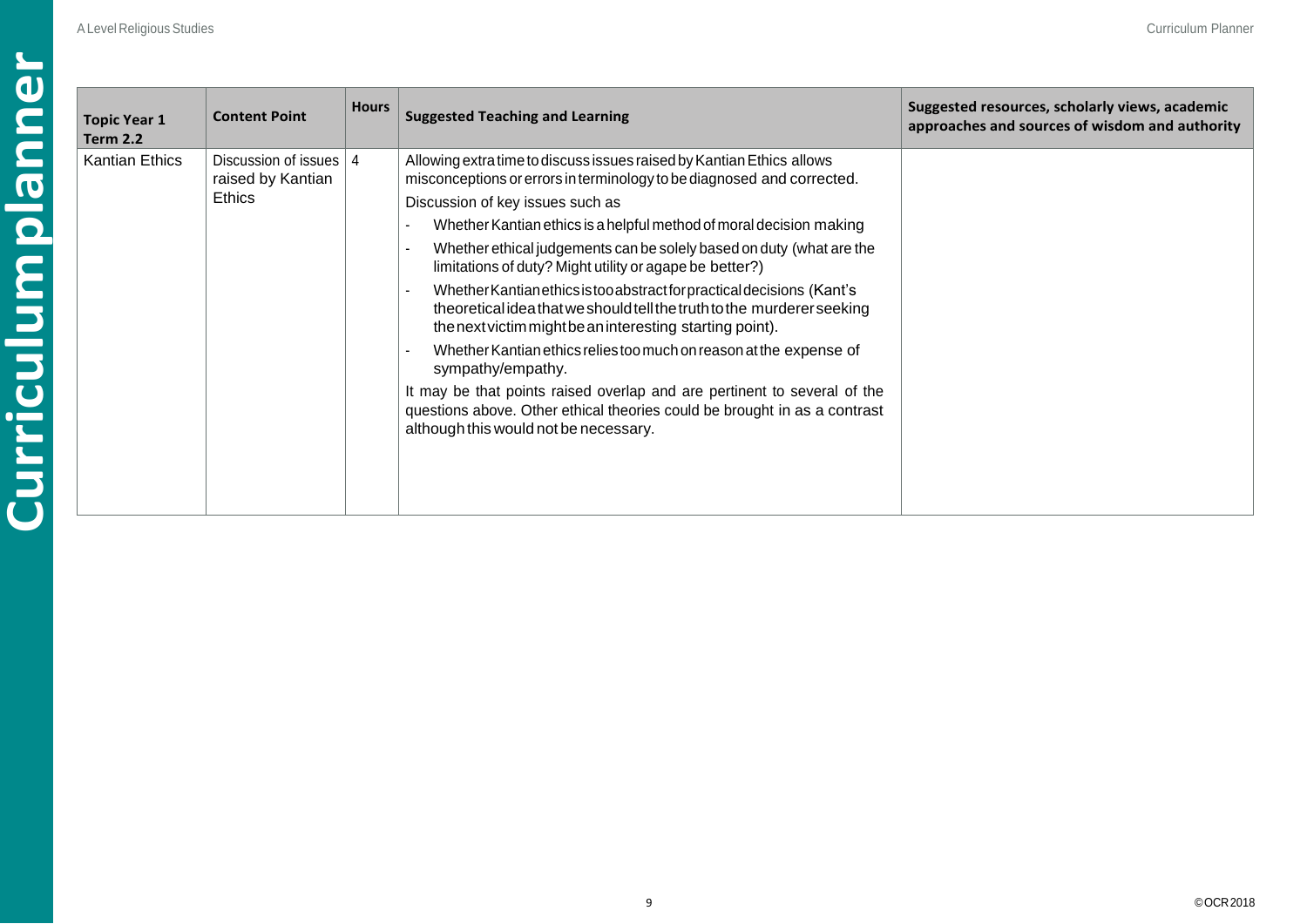| <b>Topic Year 1</b><br><b>Term 3.1</b> | <b>Content Point</b>                                                    | <b>Hours</b>                 | <b>Suggested Teaching and Learning</b>                                                                                                                                                                                                                                                                                                                                                                                                                                                                                                                                                                                                                                                                                                                                                                                                                                                                                                                                                                                                                                                                                                                                                                                                    | Suggested resources, scholarly views, academic<br>approaches and sources of wisdom and authority                                                                                                                                                                                                                                                                                                                                                                                                                                                                                                                                                                                                                       |
|----------------------------------------|-------------------------------------------------------------------------|------------------------------|-------------------------------------------------------------------------------------------------------------------------------------------------------------------------------------------------------------------------------------------------------------------------------------------------------------------------------------------------------------------------------------------------------------------------------------------------------------------------------------------------------------------------------------------------------------------------------------------------------------------------------------------------------------------------------------------------------------------------------------------------------------------------------------------------------------------------------------------------------------------------------------------------------------------------------------------------------------------------------------------------------------------------------------------------------------------------------------------------------------------------------------------------------------------------------------------------------------------------------------------|------------------------------------------------------------------------------------------------------------------------------------------------------------------------------------------------------------------------------------------------------------------------------------------------------------------------------------------------------------------------------------------------------------------------------------------------------------------------------------------------------------------------------------------------------------------------------------------------------------------------------------------------------------------------------------------------------------------------|
| <b>Business Ethics</b>                 | Corporate social<br>responsibility &<br>good ethics as good<br>business | $\overline{2}$               | Students will need to review the topic of Utilitarianism prior to this topic.<br>Current examples, or students' own experience of part time work, can often be<br>useful starting points. The Channel 4 documentary on Sports Director the<br>Rana Plazadisastermay be useful to spark discussions.<br>Corporate Social Responsibility - that business has responsibility to its<br>stakeholders.<br>The opposite view - that of Milton Friedman - that businesses' only duty is to<br>make money may be explored first and contrasted with the social<br>responsibility of companies such as Cadburys and Body Shop.<br>The FTSE4 Good index shows some of the things that may be part of<br>corporate social responsibility.<br>The idea that 'Good Ethics is Good Business' can be linked to Adam Smith<br>who argues that the sensible business behaves ethically for selfish<br>reasons. A link can be made to the idea of greater good found in<br>utilitarianism.<br>Discussion of the pros and cons of the various positions: Business is about<br>profit (no corporate social responsibility), Ethics matters more (corporate<br>social responsibility defended). Good ethics is good business (no conflict<br>between the two). | http://www.ftse.com/products/downloads/f4g-index-<br>inclusion-rules.pdf<br>My Revision Notes: Ethics and Religion (Eyre &<br>Waterfield) (due February 2018).<br>Friedmann, M. (September 13, 1970). 'The Social<br>Responsibility of Business is to Increase its Profits', in<br>The New York Times Magazine, The New York Times<br>Company.<br>Ahluwalia, L. and Bowie, R. (2016) Oxford A Level<br>Religious Studies for OCR (AS and Year 1). OUP Oxford.<br>Wilkinson, M., Wilcockson, M., and Campbell, H. (2016)<br>OCR A Level Year 1, Hodder Education.<br>Wilcockson, M (2010) Social Ethics. Hodder Education<br>- also has a good chapter on business ethics albeit<br>written for a former specification. |
|                                        | Whistle-blowing                                                         | 1<br>or the public.<br>each. | Whistle-blowing – employee disclosing wrongdoing to an employer<br>Types of whistle-blowing: private and public and the possible reasons for<br>Is whistle-blowing ethical? Duty to employer v wider duties, what may lead to<br>greater good? How might a Utilitarian or a Kantian answer the question?                                                                                                                                                                                                                                                                                                                                                                                                                                                                                                                                                                                                                                                                                                                                                                                                                                                                                                                                  |                                                                                                                                                                                                                                                                                                                                                                                                                                                                                                                                                                                                                                                                                                                        |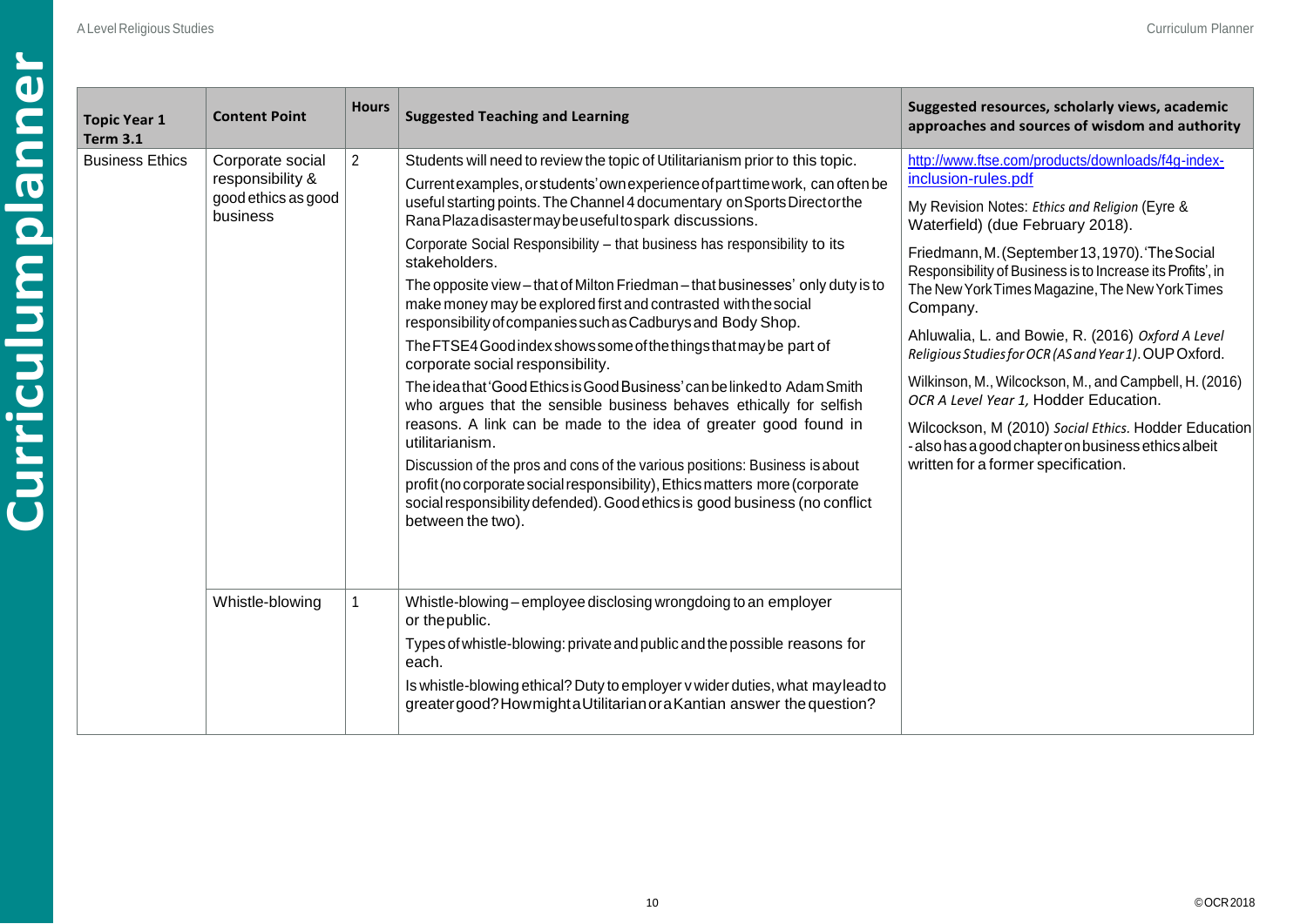| <b>Topic Year 1</b><br>Term 3.1 | <b>Content Point</b>                                                            | <b>Hours</b> | <b>Suggested Teaching and Learning</b>                                                                                                                                                                                                                                                                                                                | Suggested resources, scholarly views, academic<br>approaches and sources of wisdom and authority |
|---------------------------------|---------------------------------------------------------------------------------|--------------|-------------------------------------------------------------------------------------------------------------------------------------------------------------------------------------------------------------------------------------------------------------------------------------------------------------------------------------------------------|--------------------------------------------------------------------------------------------------|
| <b>Business Ethics</b>          | Globalisation                                                                   |              | Globalisation - the integration of economies, markets, cultures and<br>politics.                                                                                                                                                                                                                                                                      |                                                                                                  |
|                                 |                                                                                 |              | Consideration of possible impacts such as ability to manufacture goods<br>cheaply in other countries, the threat to local businesses from<br>multinationals, the lack of basic labour laws in some countries. Impact<br>on developed and developing world.                                                                                            |                                                                                                  |
|                                 | Application and<br>Discussion of<br>Utilitarianism and<br><b>Kantian Ethics</b> | 3            | Review of Utilitarianism and Kantian ethics. Application to issues in business<br>ethics: how might each ethical theory view corporate social responsibility,<br>whistle-blowing and globalisation? Use<br>of concrete examples e.g. VW emissions scandal, Sports Direct warehouse<br>etc. may help.                                                  |                                                                                                  |
|                                 | Discussion of issues   3<br>raised in business<br>ethics                        |              | Consideration of discussion points – does globalisation help or hinder the<br>aim of good ethics? How are the two linked? Can Corporate Social<br>Responsibility ever be totally genuine or is it<br>merely 'hypocritical window dressing?' Can human beings flourish in the<br>context of capitalism? (Must there inevitably be winners and losers?) |                                                                                                  |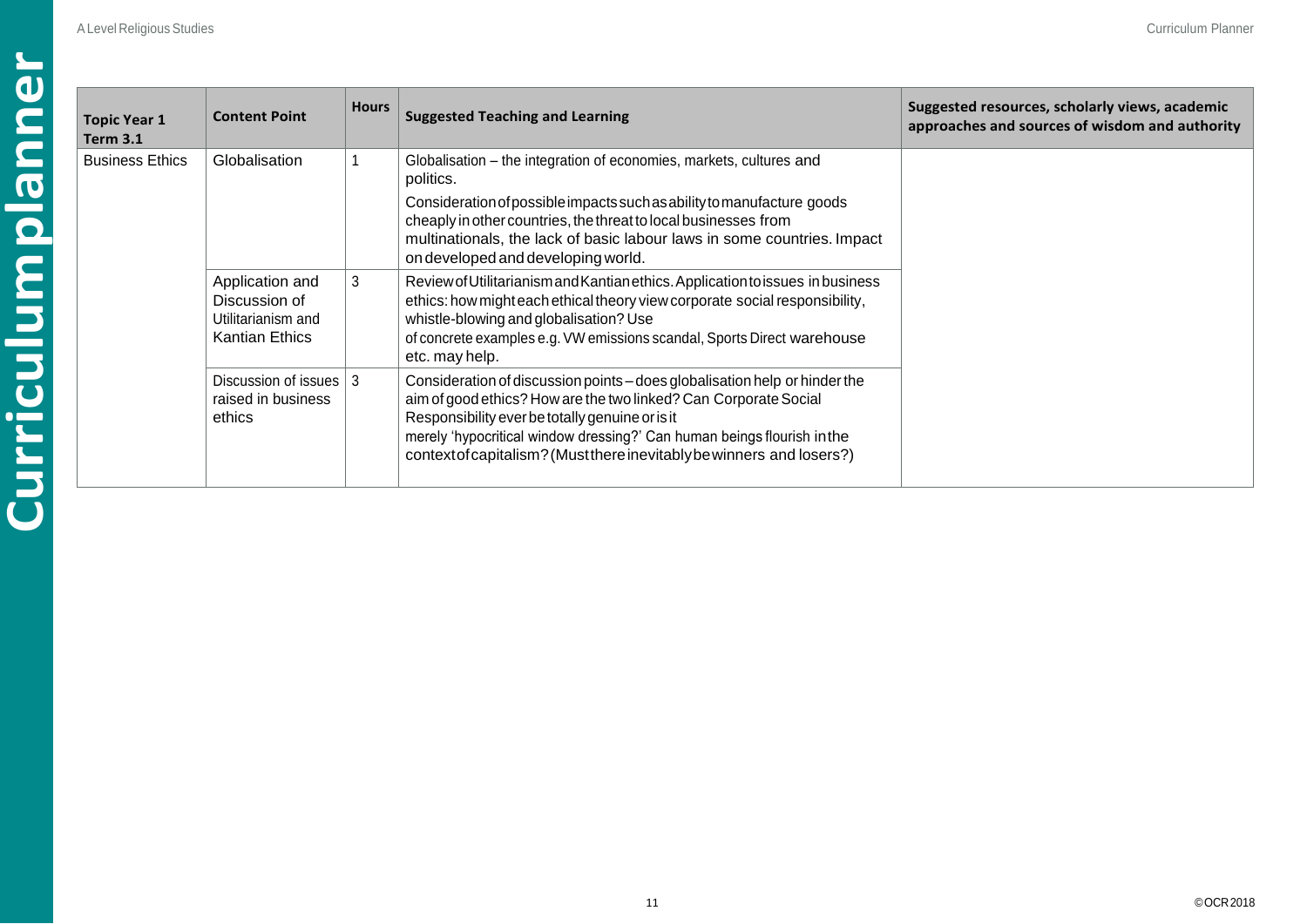| <b>Topic Year 2</b><br><b>Term 1.1</b> | <b>Content Point</b>                 | <b>Hours</b>   | <b>Suggested Teaching and Learning</b>                                                                                                                                                                                                                                                                                                                                                                                                                                                                                                                                                                                                                                                                                                                                                                                                                                                                                                                                                                                                                                                             | Suggested resources, scholarly views, academic<br>approaches and sources of wisdom and authority                                                                                                                     |
|----------------------------------------|--------------------------------------|----------------|----------------------------------------------------------------------------------------------------------------------------------------------------------------------------------------------------------------------------------------------------------------------------------------------------------------------------------------------------------------------------------------------------------------------------------------------------------------------------------------------------------------------------------------------------------------------------------------------------------------------------------------------------------------------------------------------------------------------------------------------------------------------------------------------------------------------------------------------------------------------------------------------------------------------------------------------------------------------------------------------------------------------------------------------------------------------------------------------------|----------------------------------------------------------------------------------------------------------------------------------------------------------------------------------------------------------------------|
| Conscience                             | Aquinas' theological<br>approach     | $\overline{2}$ | Overview of the two contrasting approaches to conscience – one (Aquinas)<br>viewing conscience as a real God-given tool that is<br>part of our essential human nature, and the other (Freud) seeing conscience<br>as anameforpsychological phenomenathat is developed over time.<br>Aquinas - link to natural law - the idea of recta ratio: reason placed in<br>each person by God which enables us to work out moral truths.<br>Conscience for Aquinas comprises of two parts:<br>Synderesis – our inner principle that we ought to do good and avoid<br>evil.<br>Conscientia - the actual making of a moral judgement, applying<br>2.<br>the moral rules.<br>Aquinas also considers how conscience can sometimes be in error. These<br>are either because of Vincible ignorance-alack of knowledge for which a<br>person is responsible e.g. stealing-our moral education should have<br>taught us this rule.<br>Invincible ignorance $-$ a lack of knowledge for which the person is not<br>responsible e.g. taking someone else's property by mistake perhaps<br>believing it to be your own. | Ahluwalia, L & Bowie, R. (2017). Oxford A Level Religious<br>StudiesforOCR: Year2StudentBook.OUPOxford.(A<br>Level and Year 2)<br>My Revision Notes: Ethics and Religion (Eyre & Waterfield)<br>(due February 2018). |
|                                        | Freud's<br>psychological<br>approach | 2              | Freud's argument that 'conscience' is infact the internalised moral views of our<br>parents and society.<br>Psychosexual development-and the interplay between the various<br>aspects of our psyche: the Id (the pleasure principle) the superego<br>(internalised moral ideals from parents and society) and the ego (the mediator<br>between the other two).<br>How this leads to conscience type feelings.                                                                                                                                                                                                                                                                                                                                                                                                                                                                                                                                                                                                                                                                                      |                                                                                                                                                                                                                      |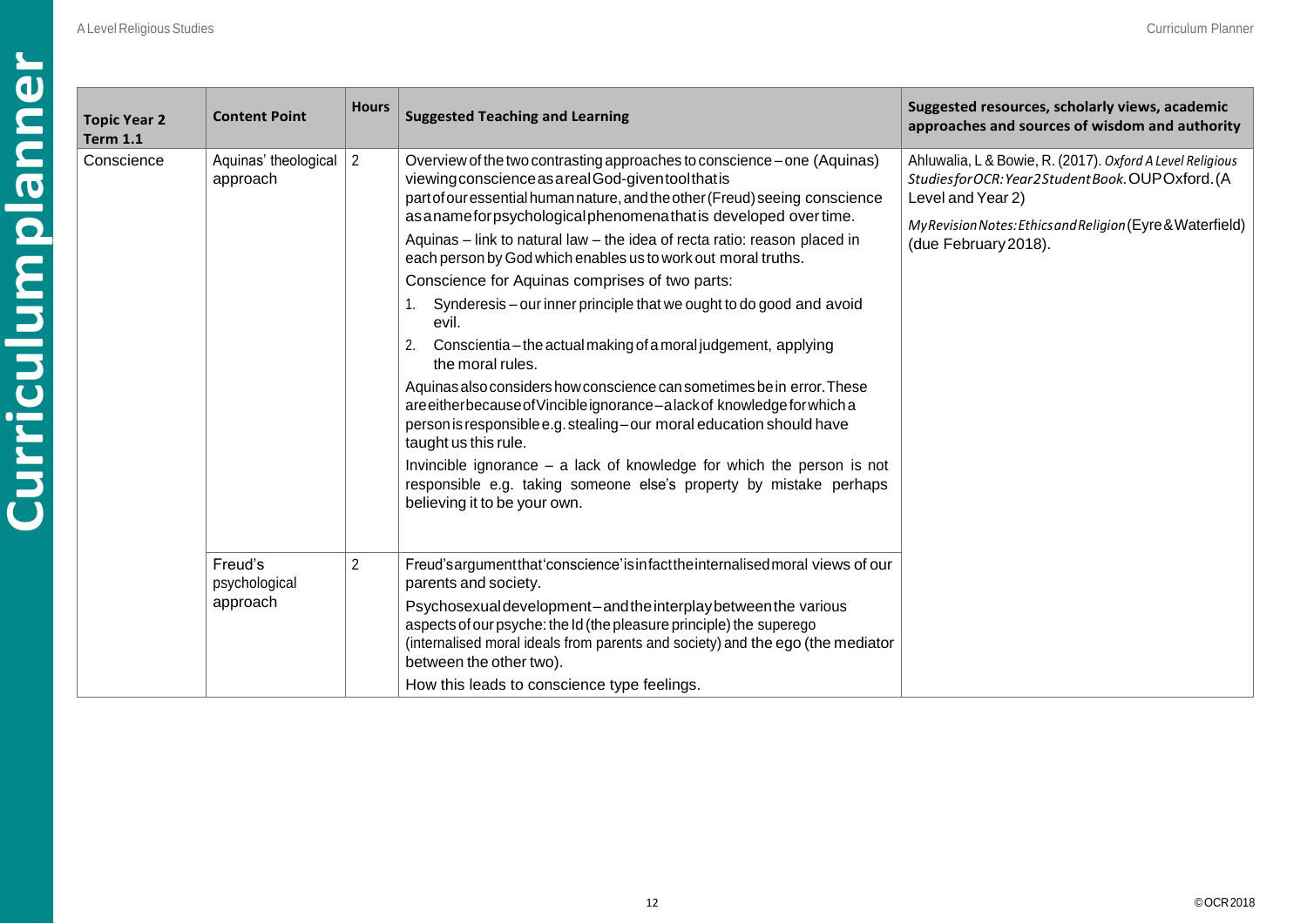| <b>Topic Year 2</b><br><b>Term 1.2</b> | <b>Content Point</b>                                                                          | <b>Hours</b>   | <b>Suggested Teaching and Learning</b>                                                                                                                                                                                                                                                                                                                                                                                                                                                                                                                                                                                                                                                     | Suggested resources, scholarly views, academic<br>approaches and sources of wisdom and authority                                                                                                                                                                                                 |
|----------------------------------------|-----------------------------------------------------------------------------------------------|----------------|--------------------------------------------------------------------------------------------------------------------------------------------------------------------------------------------------------------------------------------------------------------------------------------------------------------------------------------------------------------------------------------------------------------------------------------------------------------------------------------------------------------------------------------------------------------------------------------------------------------------------------------------------------------------------------------------|--------------------------------------------------------------------------------------------------------------------------------------------------------------------------------------------------------------------------------------------------------------------------------------------------|
| Conscience                             | Comparison and<br>evaluation of<br>Aquinas and Freud                                          | $\overline{2}$ | Critical comparison between the two thinkers. In addition to contrasts -<br>who provides the better explanation and why. Key Contrasts include:<br>Guilt which is objective for Aquinas based on breaking real moral laws<br>and is subjective for Freud based on violating an internal standard<br>God-the giver of the tool of conscience for Aquinas, an idea that<br>provides psychological comfort, and no more, for Freud.<br>The decision making procedure - application of synderesis and<br>conscientia for Aquinas which should be accurate provided we have<br>educated our conscience. For Freud our moral feelings are from<br>society and we are free to react against them. |                                                                                                                                                                                                                                                                                                  |
|                                        | Discussion of<br>issues relating to<br>conscience                                             | $\overline{2}$ | Key issue is whether conscience exists at all or is merely a term for the feelings<br>we acquire from culture and environment. This may involve discussion of the<br>extent to which moral values are shared regardless of cultural backgrounds.                                                                                                                                                                                                                                                                                                                                                                                                                                           |                                                                                                                                                                                                                                                                                                  |
| <b>Topic Year 2</b><br><b>Term 1.2</b> | <b>Content Point</b>                                                                          | <b>Hours</b>   | <b>Suggested Teaching and Learning</b>                                                                                                                                                                                                                                                                                                                                                                                                                                                                                                                                                                                                                                                     | Suggested resources, scholarly views, academic<br>approaches and sources of wisdom and authority                                                                                                                                                                                                 |
| <b>Sexual Ethics</b>                   | Introduction to<br>issues around<br>premarital sex,<br>extramarital sex,<br>and homosexuality | 3              | Students will need to review the four ethical theories prior to studying<br>this topic.<br>What is important about marriage and why do some religious believers it is<br>the only place for sexual intercourse? (Covenant, public promises, eyes of<br>God.)<br>Homosexuality - the progress towards equal rights (e.g. Wolfendon report.<br>Links to J. S. Mill's 'On Liberty.'<br>Issues around homosexuality such as gay adoption, gay clergy, does the<br>concept of marriage extend to same sex relationships.                                                                                                                                                                        | Ahluwalia, L & Bowie, R. (2017). Oxford A Level Religious<br>StudiesforOCR: Year2StudentBook.OUPOxford.(A<br>Level and Year 2)<br>Oliphant, J. (2014). OCR Religious Ethics for AS and A2.<br>Routledge - although written for previous specification<br>it has a good chapter on sexual ethics. |
|                                        | The development<br>of religious ideas<br>on morality, legality                                | $\overline{2}$ | Development of religious ideas in scripture-Old Testament views include<br>polygamy and concubines, homosexuality punishable by death. Jesus'<br>teaching on divorce and Paul's views on celibacy as preferable to marriage.                                                                                                                                                                                                                                                                                                                                                                                                                                                               |                                                                                                                                                                                                                                                                                                  |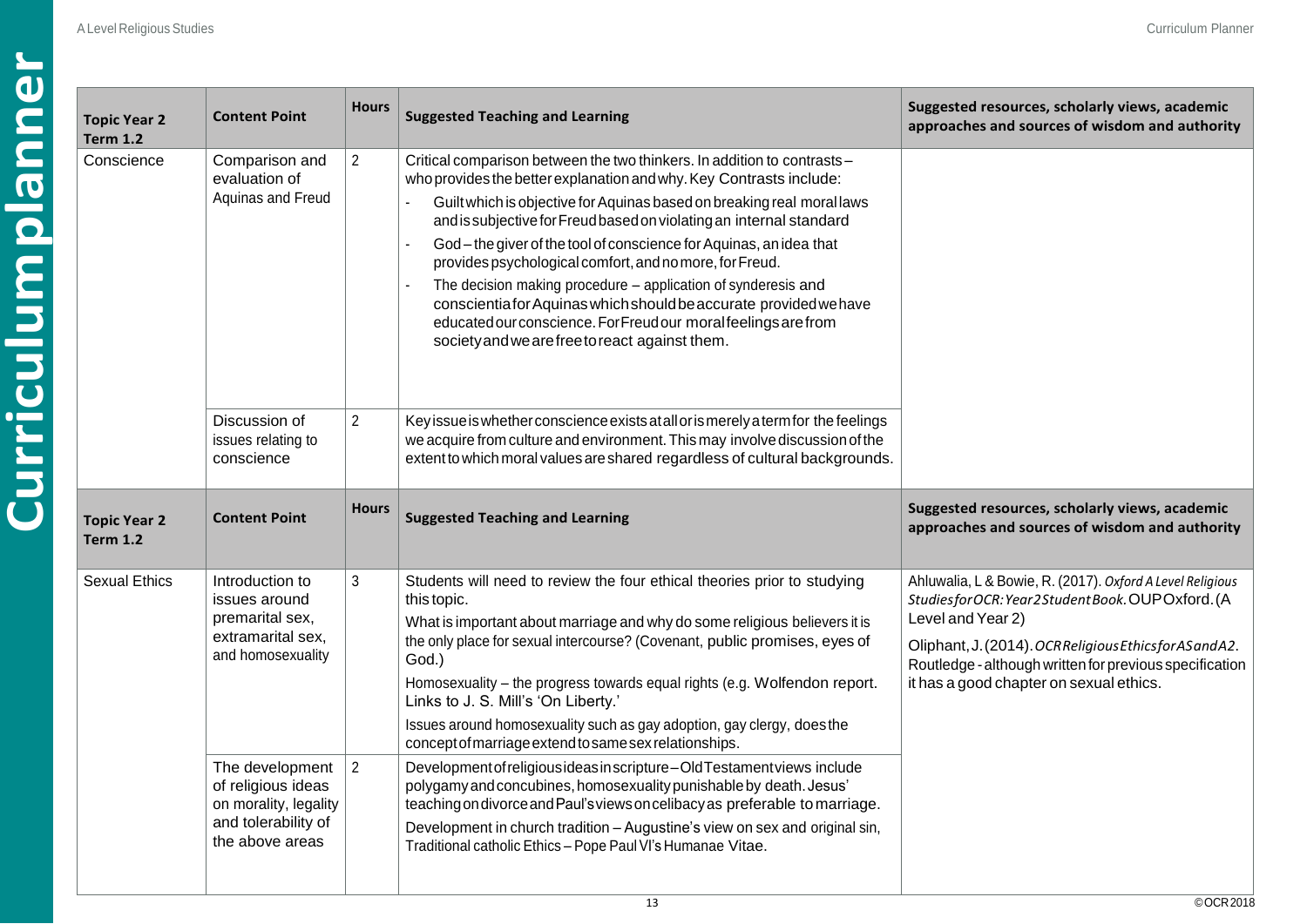| <b>Topic Year 2</b><br><b>Term 2.1</b> | <b>Content Point</b>                                                                                                                      | <b>Hours</b> | <b>Suggested Teaching and Learning</b>                                                                                                                                                                                                                                                                                                                                                                                                                                                                                                                                                                                                | Suggested resources, scholarly views, academic<br>approaches and sources of wisdom and authority                                                                                                                                                                                            |
|----------------------------------------|-------------------------------------------------------------------------------------------------------------------------------------------|--------------|---------------------------------------------------------------------------------------------------------------------------------------------------------------------------------------------------------------------------------------------------------------------------------------------------------------------------------------------------------------------------------------------------------------------------------------------------------------------------------------------------------------------------------------------------------------------------------------------------------------------------------------|---------------------------------------------------------------------------------------------------------------------------------------------------------------------------------------------------------------------------------------------------------------------------------------------|
| <b>Sexual Ethics</b>                   | Application and<br>Discussion of<br>the four ethical<br>theories: natural<br>law, situation ethics,<br>Kantian Ethics,<br>Utilitarianism  | $\mathbf{3}$ | Review of the key aspects of each ethical theory.<br>Natural Law-link back to Aristotle and final cause. All sexual behaviour<br>that is open to procreation and within marriage (marriage brings order<br>to society) is permitted. Situation Ethics as a liberal Christian ethic provided<br>relationship is loving one.<br>Utilitarianism as a progressive secular ethic permitting all sexual behaviour that<br>increases pleasure. Different forms of utilitarianism.<br>Kantian Ethics is a secular ethic that is concerned with treatment of persons.<br>Discussion of strengths and weaknesses of each of the above theories. |                                                                                                                                                                                                                                                                                             |
|                                        | Discussion of issues $\vert$ 2<br>about sexual ethics:<br>does religion still<br>have a role? Is<br>sexual behaviour a<br>private matter? |              | Do religious ideas have anything to offer discussion of sexual ethics? The<br>viewthatthey are a necessary challenge to a promiscuous laissez faire<br>culture v the idea that society is now predominantly secular and moral<br>principles no longer require religion.<br>Is sexual behaviour entirely private and hence not an area that needs ethical<br>discussion? This contractarian modern view-that provided there is consent<br>- everything is permissible v the idea that sexual relationships inevitably have<br>moral consequences for those involved and often wider groups of people e.g.<br>children of both parties. |                                                                                                                                                                                                                                                                                             |
| <b>Topic Year 2</b><br><b>Term 2.2</b> | <b>Content Point</b>                                                                                                                      | <b>Hours</b> | <b>Suggested Teaching and Learning</b>                                                                                                                                                                                                                                                                                                                                                                                                                                                                                                                                                                                                | Suggested resources, scholarly views, academic<br>approaches and sources of wisdom and authority                                                                                                                                                                                            |
| Meta-ethical<br>theories               | Overview and<br>introduction                                                                                                              | 1            | Understanding of the place of Meta-ethics in relation to other forms of<br>ethics. Normative Ethics as discussion of the rules of the game and Meta-<br>ethics as questioning the game itself.                                                                                                                                                                                                                                                                                                                                                                                                                                        | My Revision Notes: Ethics and Religion (Eyre & Waterfield)<br>(due February 2018).<br>Bowie, R. (2004). Ethical Studies. Nelson Thornes.<br>Mackie, J. L. (1991). Ethics: Inventing Right and Wrong.<br>Penguin Books. Chapter 1 is a good overview of the<br>central question for teachers |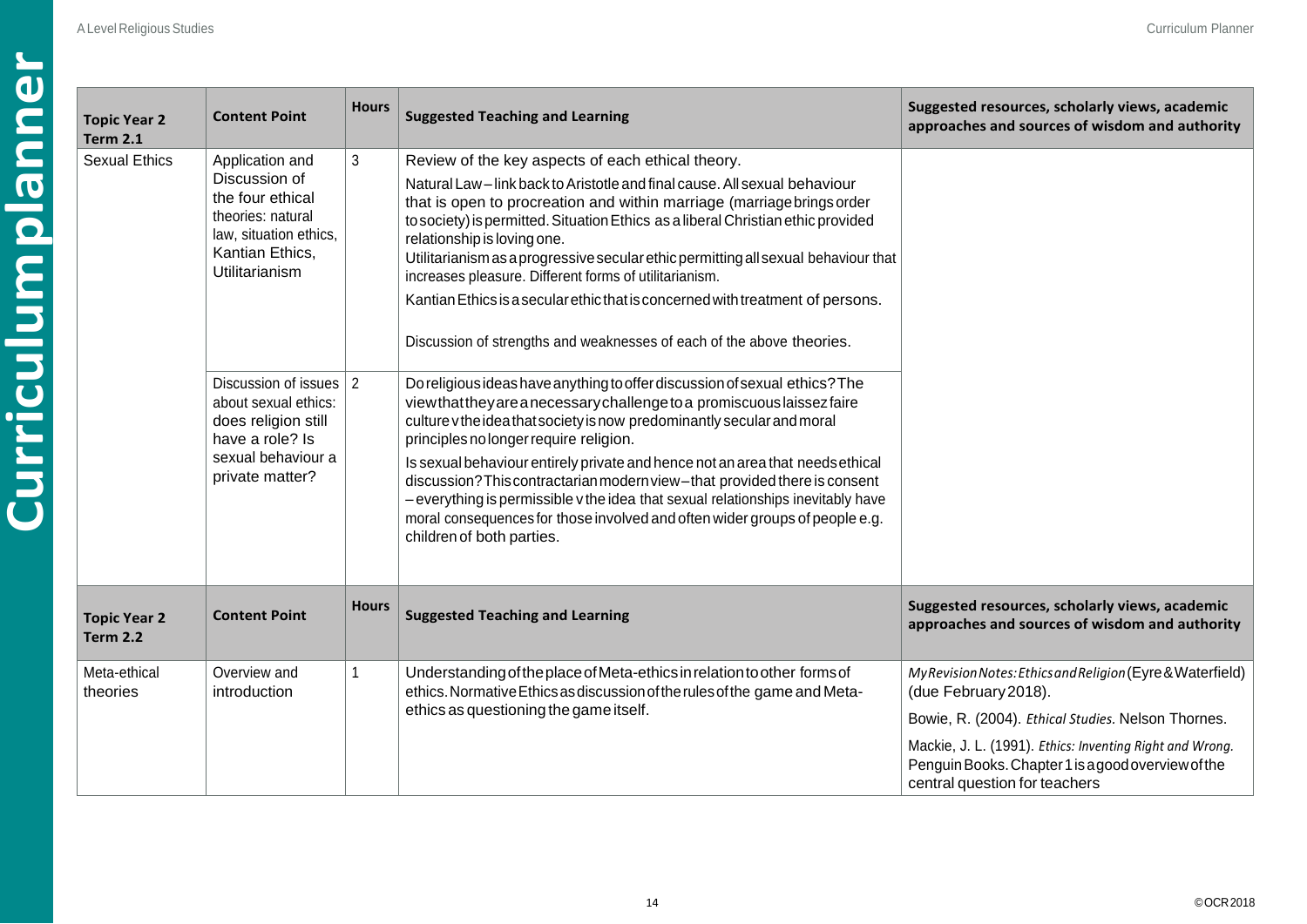| <b>Topic Year 2</b><br><b>Term 3.1</b> | <b>Content Point</b>                               | <b>Hours</b> | <b>Suggested Teaching and Learning</b>                                                                                                                                                                                                                                                    | Suggested resources, scholarly views, academic<br>approaches and sources of wisdom and authority |
|----------------------------------------|----------------------------------------------------|--------------|-------------------------------------------------------------------------------------------------------------------------------------------------------------------------------------------------------------------------------------------------------------------------------------------|--------------------------------------------------------------------------------------------------|
| Meta-ethical<br>theories               | Naturalism,<br>intuitionism and<br>emotivism       | 5            | Naturalism as the belief that values can be derived or defined from<br>observation of the natural world – such as Aquinas ideas of purpose or<br>Bentham and Mill's ideas of pleasure. Challenges to this empirical approach<br>from the fact-value distinction and naturalistic fallacy. |                                                                                                  |
|                                        |                                                    |              | Intuitionism – GE Moore's views that moral truths are self-evident and<br>indefinable. His analogy with the colour yellow. Goodness cannot be defined<br>but is recognised immediately. Developments of this idea in Pritchard and<br>Ross.                                               |                                                                                                  |
|                                        |                                                    |              | Emotivism-AJAyer'sideathatethicalstatements are statements that<br>indicate approval or disapproval - boo or hurrah. The consequence of<br>this idea is ethical relativism and the implication that all views must be<br>tolerated.                                                       |                                                                                                  |
|                                        |                                                    |              | The strengths and weaknesses of the various positions.                                                                                                                                                                                                                                    |                                                                                                  |
|                                        | Discussion of issues<br>related to meta-<br>ethics | 4            | Consideration of the central issue which is whether ethical statements are<br>factual and thus meaningful or whether they are merely opinions and<br>objectively meaningless.                                                                                                             |                                                                                                  |
|                                        |                                                    |              | Is there general agreement or disagreement on moral principles in the world?<br>The issue of moral progress which only makes sense if there are moral facts.                                                                                                                              |                                                                                                  |
|                                        |                                                    |              | Consideration of whether a lack of objective moral truths means that all<br>opinions must be tolerated.                                                                                                                                                                                   |                                                                                                  |
| <b>Revision Period</b>                 | Revision                                           | 10           | Past topics interleaved by quizzes throughout course.                                                                                                                                                                                                                                     |                                                                                                  |
|                                        |                                                    |              | Review of topics and essay planning.                                                                                                                                                                                                                                                      |                                                                                                  |